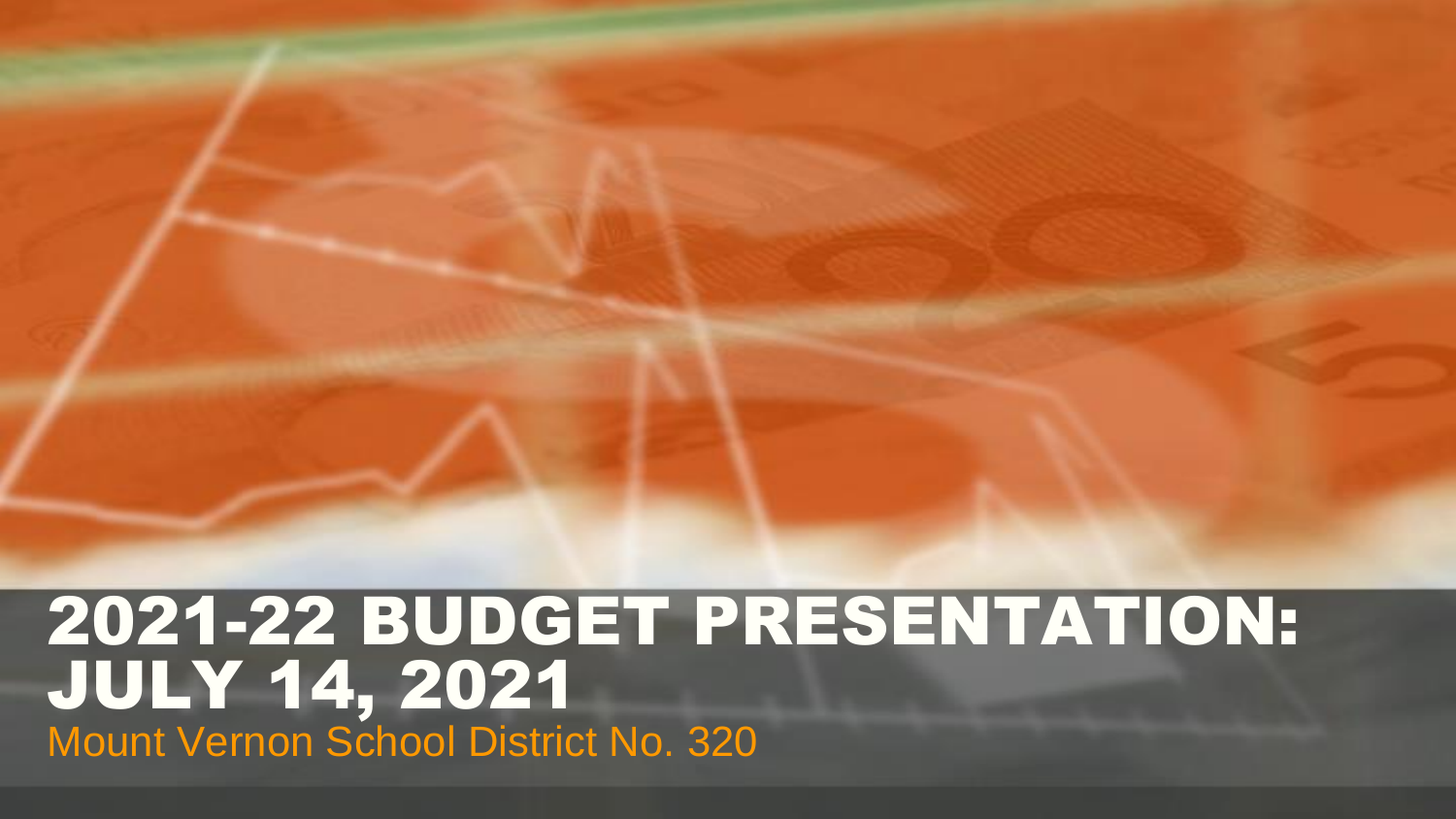## BUDGET DEVELOPMENT/MONITORING PROCESS

- 1. Enrollment Projections
- 2. Staffing allocations based on enrollment projections by grade/school
- 3. Internal discussions regarding district initiatives/priorities and levy promises
- 4. Adoption of the state budget by the Legislature
- 5. F203 release OSPI calculation of state revenues
- 6. Grant allocations from OSPI
- 7. Final review with board during work study session
- 8. ESD review enrollment, staffing, revenues, expenditures, fund balance
- 9. OSPI review enrollment, staffing, revenues, expenditures, fund balance
- 10. Public Hearing followed by the budget adoption at a public meeting
- 11. District Leadership Team monitor changes to the budget weekly
- 12. School Board monitor actual spending as compared to budget monthly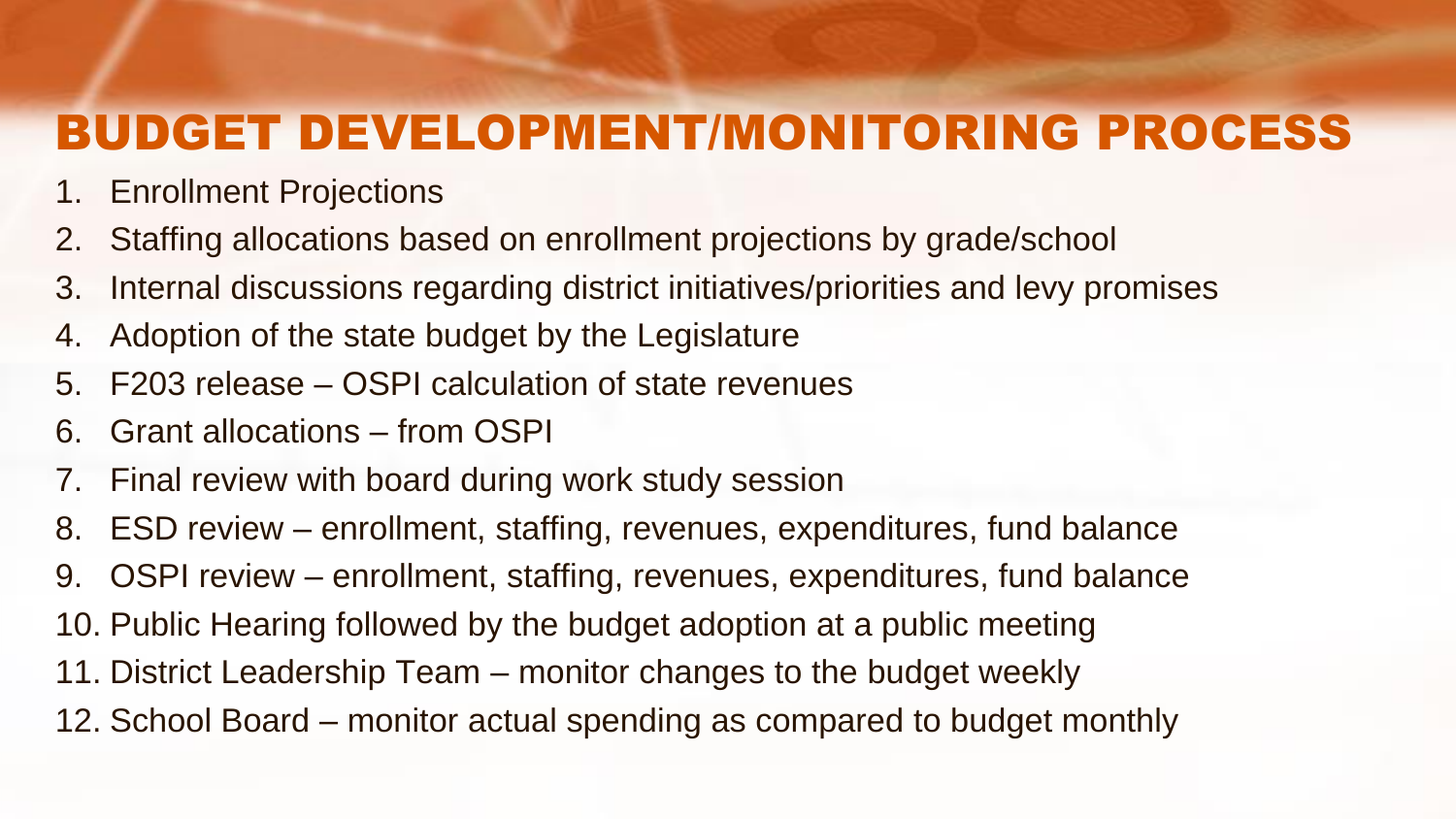# Changes in Student Programs and Services

- Director of Equity and Inclusion
- Continued progress on equity initiatives
- Additional Spectrum/Autism classroom at Washington
- Transitional K program at ALL elementary schools
- Assistant Principals
- Multiple curriculum initiatives math; social studies/history; dual language/biliteracy; secondary review
- Elimination of "pay to play" fee at high school for all students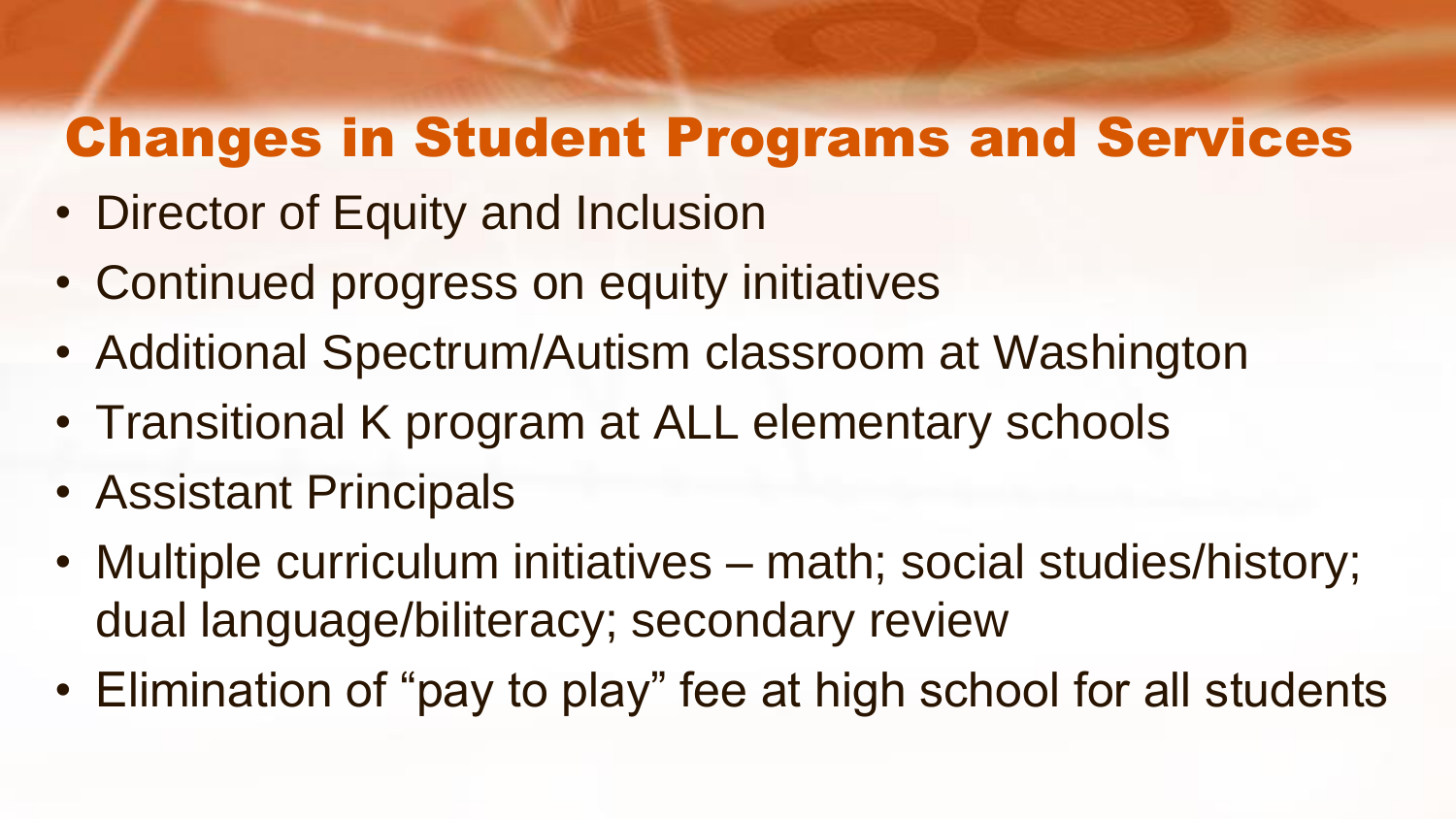# ESSER funded changes

- 6.0 fte new positions counselor/social worker
- 1.0 fte Math Intervention Position Jefferson/WA
- Replace library books not returned during COVID closure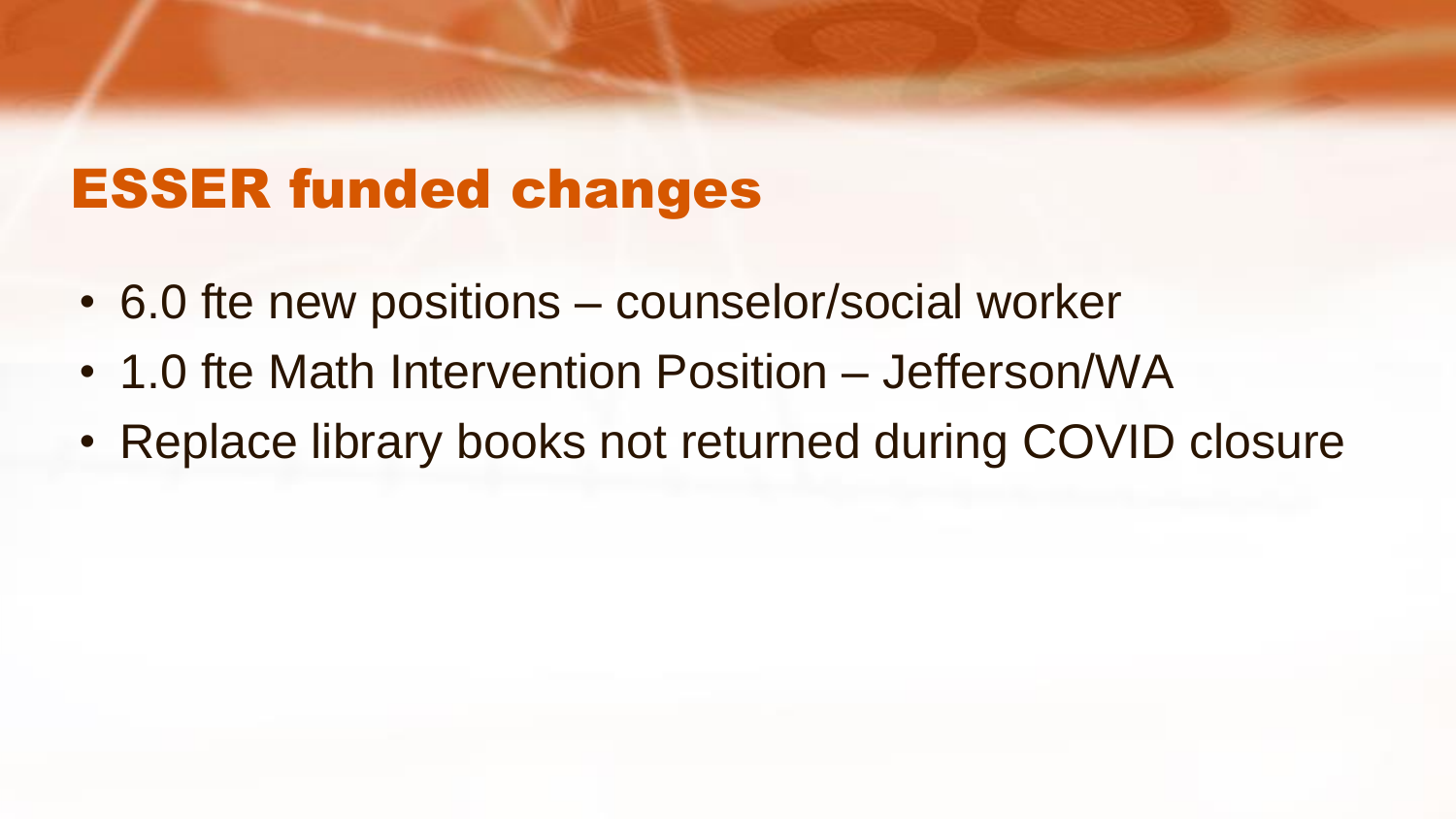## Budget Input Student Enrollment

- Skagit Academy
	- 279 fte funded at \$8,726.20 per fte
- ASPIRE
	- 94 fte funded at \$8,726.20 per fte
- Running Start
	- 140 fte funded at \$8,726.20(non-cte) or \$9,718.57(cte) per fte
- NCTA/Skills Center
	- 225 fte funded at \$11,002.55 per fte
- Open Doors
	- 35 fte; funded at \$8,726.20 per fte
- Basic Ed
	- 6,058 fte; funded at approximately \$9,517.63 per fte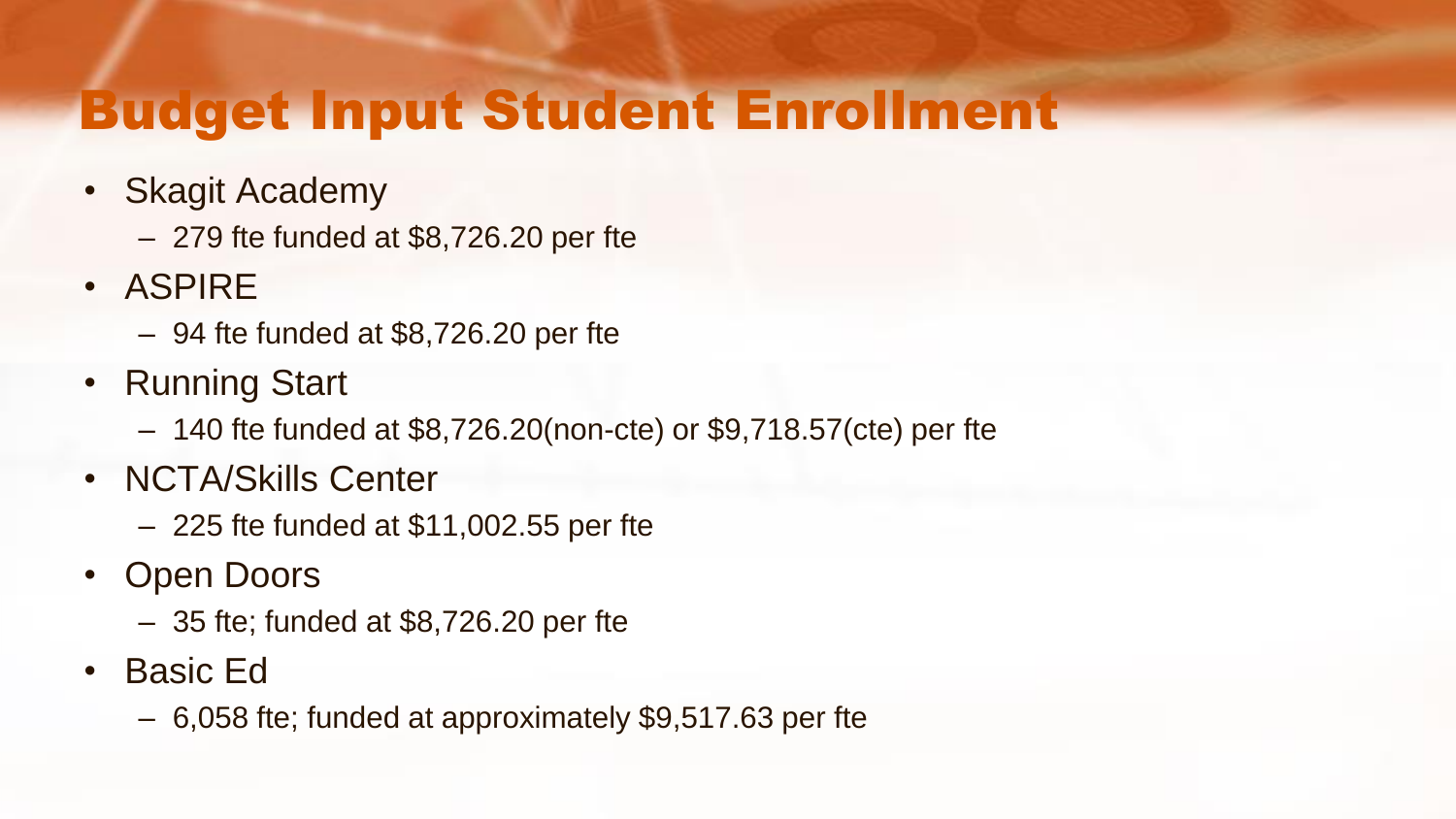| <b>STAFFING/SALARY ONLY INFORMATION - 2021-22 BUDGET</b>   |         |          |       |  |  |  |  |
|------------------------------------------------------------|---------|----------|-------|--|--|--|--|
| <b>Certificated</b><br><b>Classified</b><br>Administrative |         |          |       |  |  |  |  |
| <b>Total Staff FTE</b>                                     |         |          |       |  |  |  |  |
| - Basic Ed Funded                                          | 313.232 | 99.104   | 23.34 |  |  |  |  |
| - Levy Funded                                              | 23.951  | 51.6018  | 1.41  |  |  |  |  |
| - Grant Funded                                             | 156.592 | 159.2842 | 9.25  |  |  |  |  |
| <b>Total Staff FTE</b>                                     | 493.775 | 309.99   | 34.0  |  |  |  |  |

| <b>Salary Only per FTE (no benefits)</b>                                                                                 |   | <b>Certificated</b> |  | <b>Classified</b> |  | Administrative  |
|--------------------------------------------------------------------------------------------------------------------------|---|---------------------|--|-------------------|--|-----------------|
| - State Funded                                                                                                           |   | 77,209.00           |  | 55,387.00         |  | 114,606.00      |
| - Average MVSD salary per fte                                                                                            | Ş | 93,330.00           |  | 64,477.00         |  | 149,298.00      |
|                                                                                                                          |   |                     |  |                   |  |                 |
| <b>Unfunded salary per FTE</b>                                                                                           |   | (516, 121.00)       |  | ( \$9,090.00)     |  | ( \$34, 692.00) |
| المنائلة ومجارحات والمتحاومات والناروجي وجراحيا ويتكون والمجارون والمسائل المنجنة لتسمع وسووس لتجوز والمحسورية الكروماني |   |                     |  |                   |  |                 |

- these figures do not represent total unfunded cost per fte because it's salary only, no benefits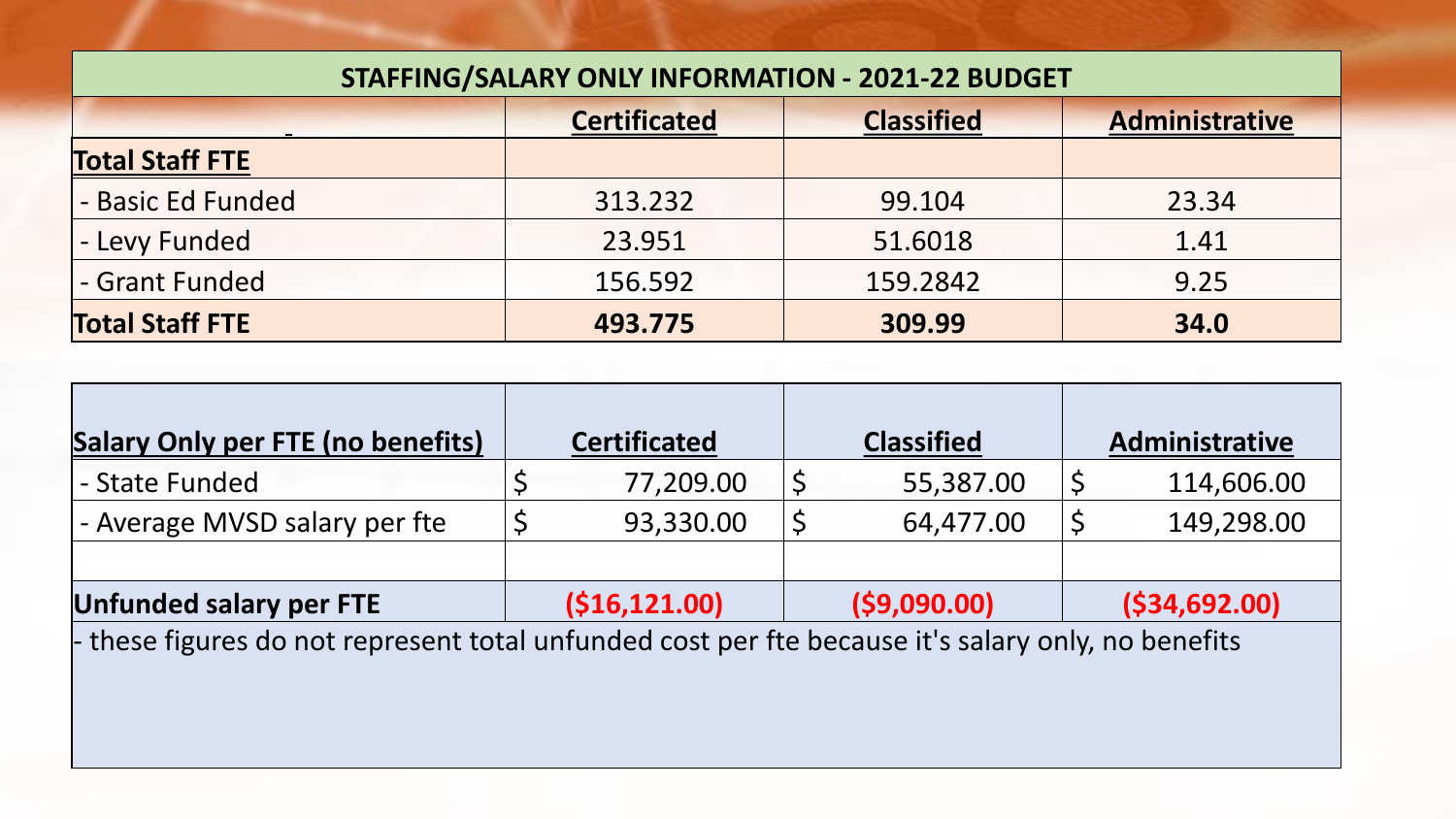| <b>TOTAL UNFUNDED SALARY ONLY COSTS</b> |              |                                                            |                      |              |             |              |  |
|-----------------------------------------|--------------|------------------------------------------------------------|----------------------|--------------|-------------|--------------|--|
|                                         |              | <b>Classified</b><br>Administrative<br><b>Certificated</b> |                      |              |             |              |  |
| <b>Basic Ed Funded Staff</b>            |              |                                                            |                      |              |             |              |  |
| - Total staff fte                       |              | 313.232                                                    |                      | 99.104       |             | 23.34        |  |
| - Unfunded salary per fte               | \$           | 16,121.00                                                  | $\varsigma$          | 9,090.00     | $\mathsf S$ | 34,692.00    |  |
|                                         | \$           | 5,049,613.07                                               | \$                   | 900,855.36   | \$          | 809,711.28   |  |
| <b>Levy Funded Staff</b>                |              |                                                            |                      |              |             |              |  |
| - Total staff fte                       |              | 23.951                                                     |                      | 51.602       |             | 1.41         |  |
| - Average MVSD salary per fte           | $\mathsf{S}$ | 93,330.00                                                  |                      | 64,477.00    |             | 149,298.00   |  |
|                                         | \$           | 2,235,346.83                                               | $\boldsymbol{\zeta}$ | 3,327,142.15 | \$          | 210,510.18   |  |
|                                         |              |                                                            |                      |              |             |              |  |
| <b>TOTAL UNFUNDED SALARY</b>            | \$           | 7,284,959.90                                               | $\varsigma$          | 4,227,997.51 | \$          | 1,020,221.46 |  |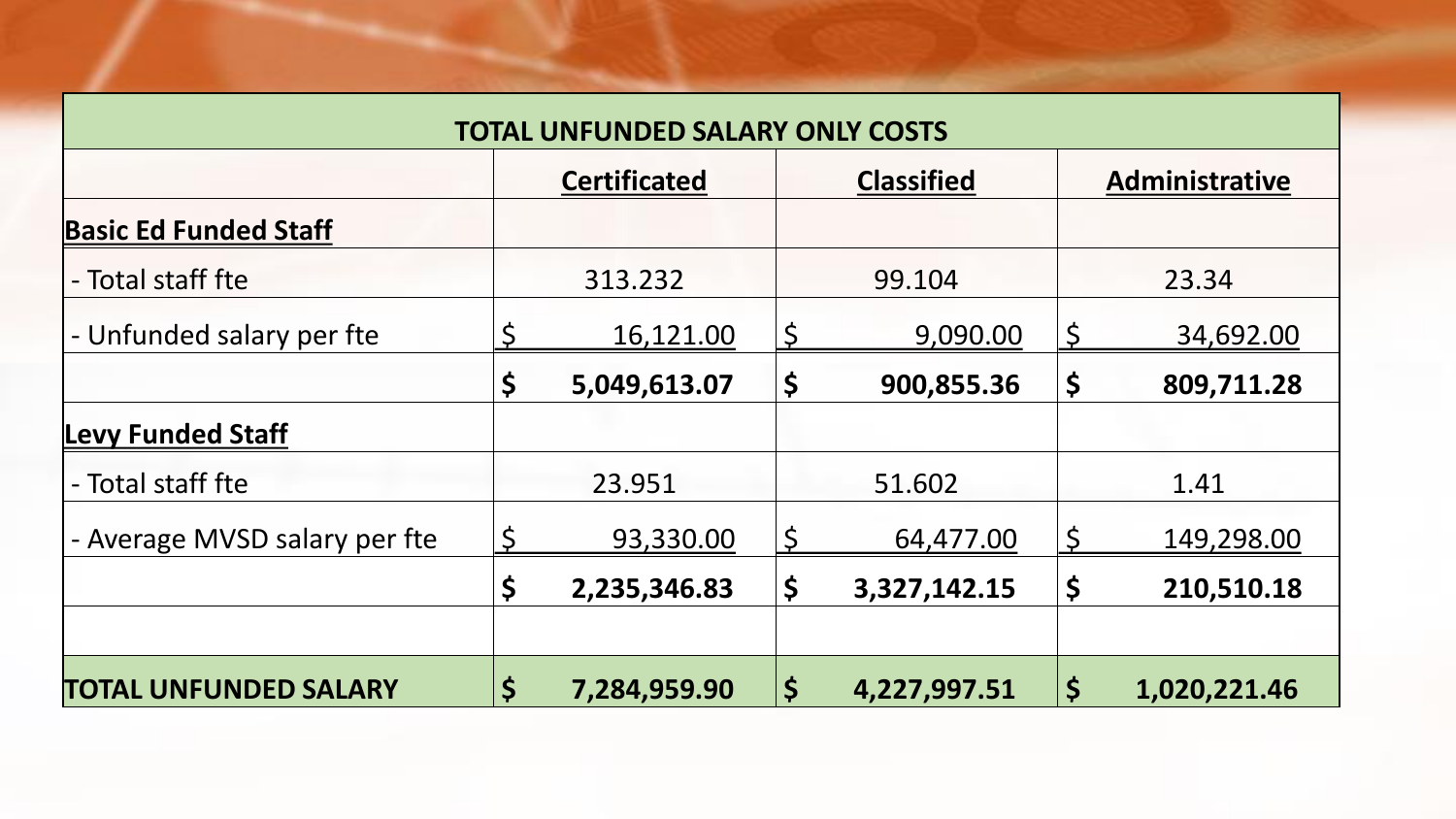# General Fund Summary – Revenues

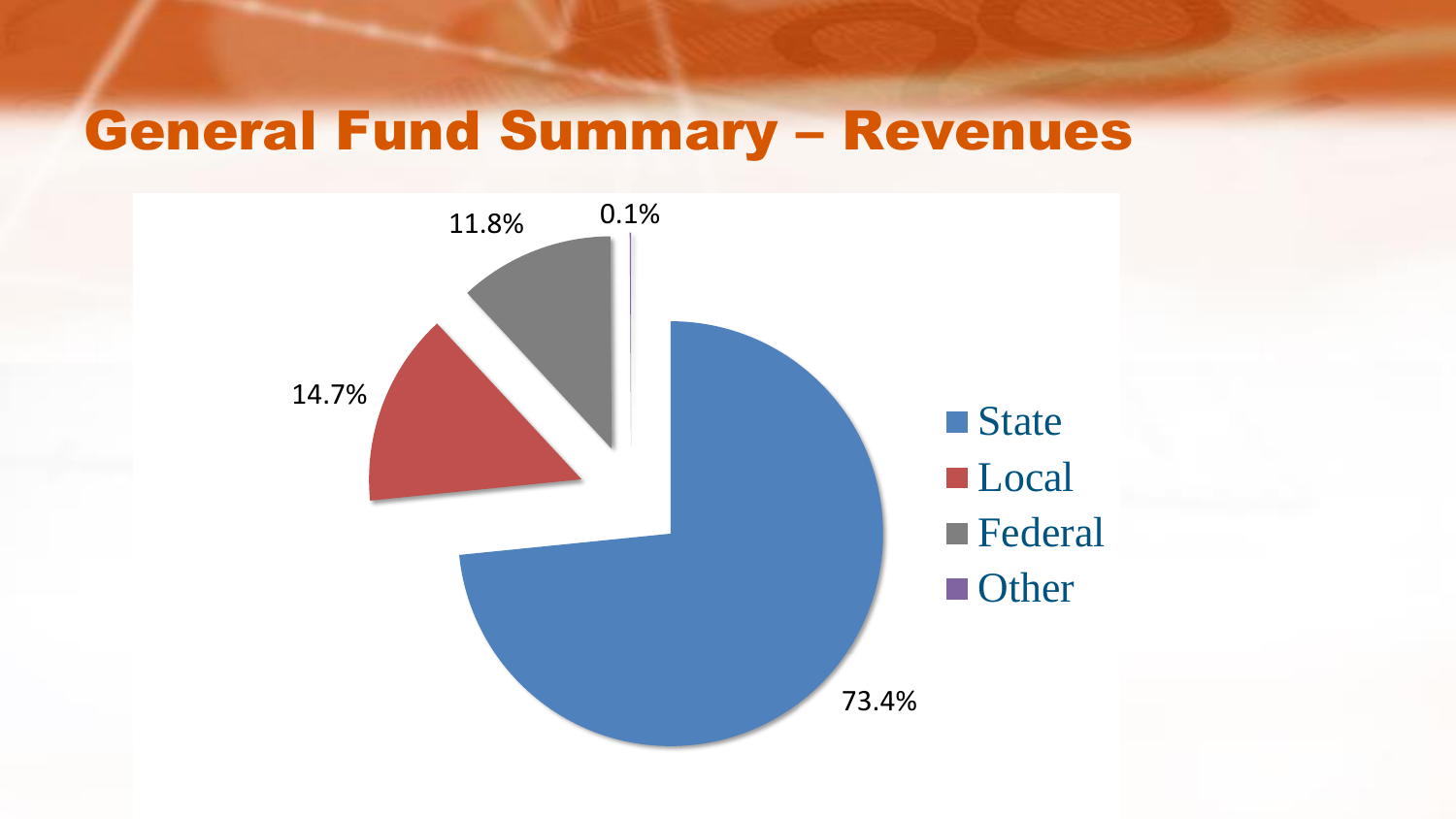#### General Fund Summary - Expenditures



- (teachers, assistants, supplies, and materials)
- Classroom Support (principals, library, counselors, nurses)
- District-Wide Support (food service, transportation, district office, athletics, training)
- Central Administration (maintenance, custodial, utilities, insurance, motor pool)

■ Safety and Security (crossing guards, playground supervision, security staff)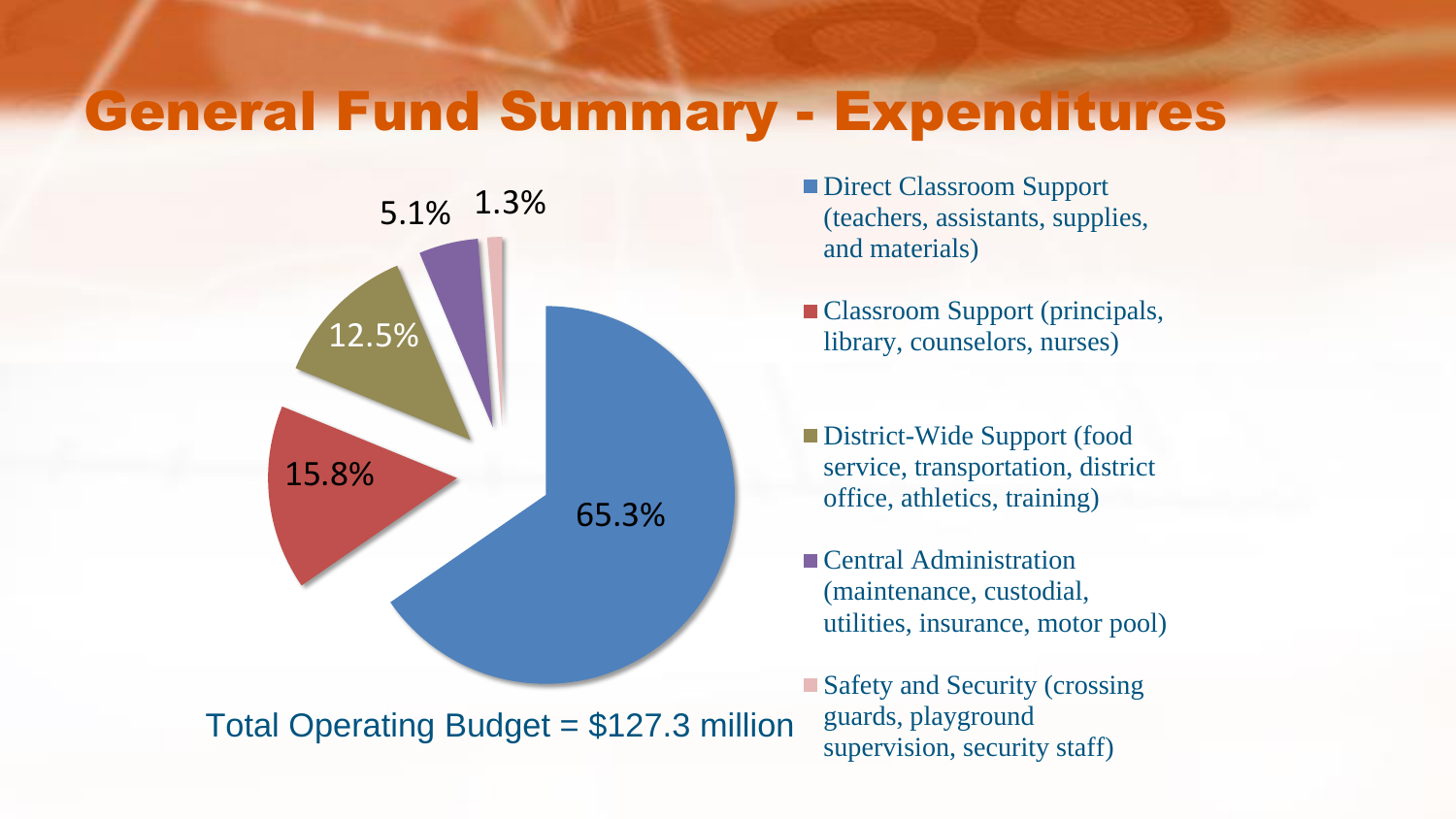| <b>Expenditures by Object</b> |                              |               |               |                   |  |  |  |  |
|-------------------------------|------------------------------|---------------|---------------|-------------------|--|--|--|--|
|                               |                              | 2021-22       | 2020-21       |                   |  |  |  |  |
| Object                        |                              | <b>BUDGET</b> | <b>BUDGET</b> | <b>DIFFERENCE</b> |  |  |  |  |
| $\overline{2}$                | <b>Certificated Salaries</b> | \$56,882,343  | \$51,199,472  | \$5,682,871       |  |  |  |  |
| $\mathsf{3}$                  | <b>Classified Salaries</b>   | \$22,892,512  | \$19,612,585  | \$3,279,927       |  |  |  |  |
| 4                             | Benefits                     | \$28,805,202  | \$28,915,368  | $-5110,166$       |  |  |  |  |
| 5                             | Supplies                     | \$6,626,750   | \$6,838,386   | $-5211,636$       |  |  |  |  |
| $\overline{7}$                | <b>Contract Services</b>     | \$10,939,490  | \$11,369,427  | $-5429,937$       |  |  |  |  |
| 8                             | Travel                       | \$126,159     | \$238,562     | $-5112,403$       |  |  |  |  |
| 9                             | Capital Outlay               | \$1,027,000   | \$1,027,000   | 50                |  |  |  |  |
|                               | Total                        | \$127,299,456 | \$119,200,800 | \$8,098,656       |  |  |  |  |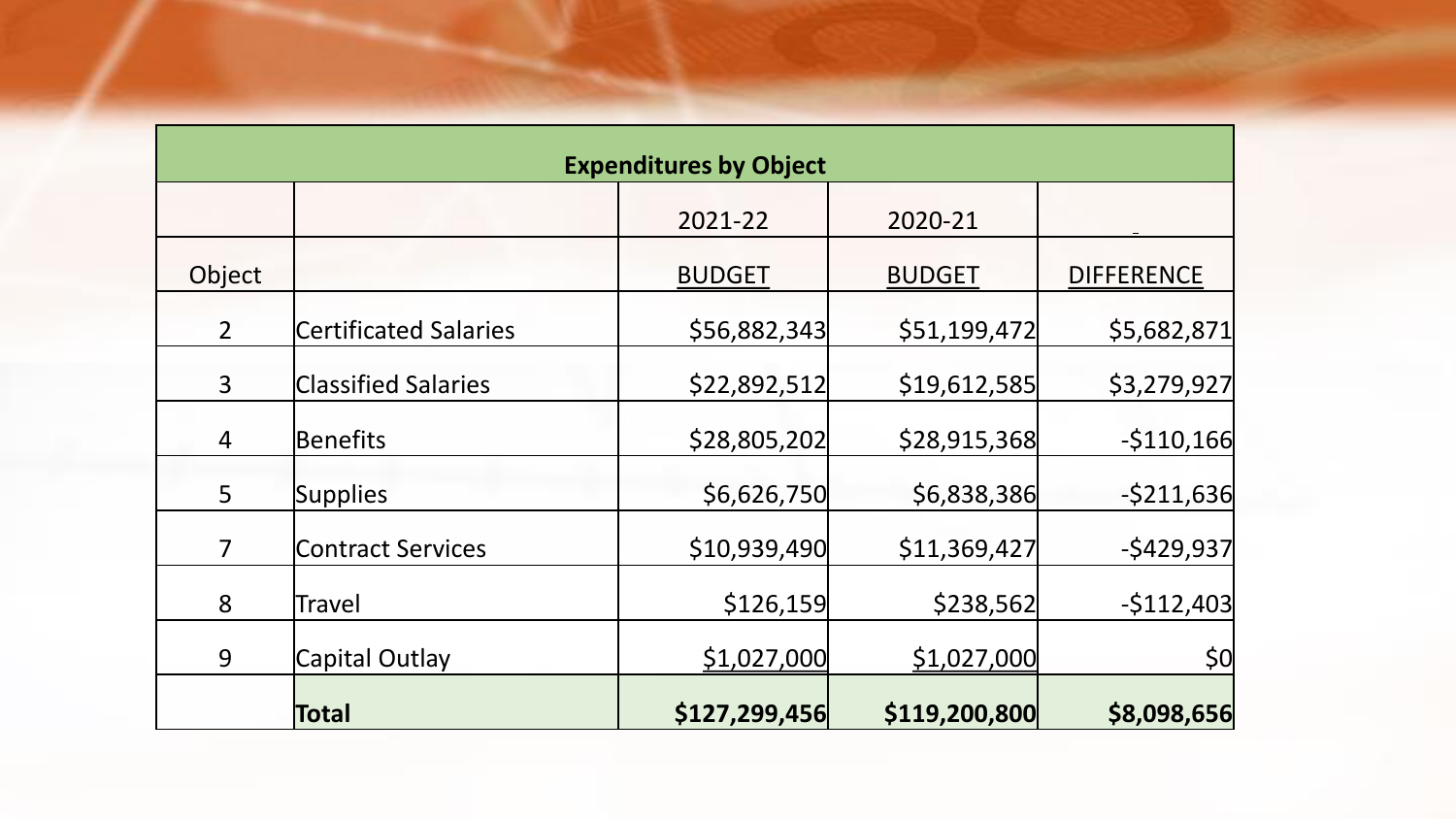| <b>Expenditures by Program Report</b> |                              |               |               |                   |  |  |  |
|---------------------------------------|------------------------------|---------------|---------------|-------------------|--|--|--|
|                                       |                              | 2021-22       | 2020-21       |                   |  |  |  |
| Program                               |                              | <b>BUDGET</b> | <b>BUDGET</b> | <b>DIFFERENCE</b> |  |  |  |
| 01                                    | <b>Basic Ed</b>              | \$62,620,446  | \$58,448,928  | \$4,171,518       |  |  |  |
| 02                                    | Alternative Learning         | \$2,913,205   | \$2,887,202   | \$26,003          |  |  |  |
| 03                                    | <b>Open Doors</b>            | \$305,655     | \$438,909     | $-$133,254$       |  |  |  |
| 12                                    | <b>ESSER</b>                 | \$3,977,615   | \$0           | \$3,977,615       |  |  |  |
| 21                                    | Special Ed - State           | \$15,323,924  | \$15,715,514  | $-$ \$391,590     |  |  |  |
| 24                                    | Special Ed - Federal         | \$1,864,745   | \$1,696,976   | \$167,769         |  |  |  |
| 31                                    | <b>CTE - State</b>           | \$3,677,086   | \$3,561,521   | \$115,565         |  |  |  |
| 38                                    | <b>CTE Federal - Perkins</b> | \$41,695      | \$51,904      | $-$10,209$        |  |  |  |
| 45                                    | <b>Skills Center - State</b> | \$2,909,921   | \$2,822,653   | \$87,268          |  |  |  |
| 46                                    | Skills Center - Federal      | \$26,642      | \$22,969      | \$3,673           |  |  |  |
| 51                                    | Title I - Federal            | \$2,107,769   | \$1,532,638   | \$575,131         |  |  |  |
| 52                                    | Title II TPQ - Federal       | \$350,680     | \$362,561     | $-$11,881$        |  |  |  |
| 53                                    | Migrant - Federal            | \$1,137,977   | \$859,011     | \$278,966         |  |  |  |
| 55                                    | LAP - State                  | \$4,493,714   | \$4,852,741   | $-$ \$359,027     |  |  |  |
| 56                                    | State Inst-Delinquent        | \$50,000      | \$50,000      | \$0               |  |  |  |
| 58                                    | Special & Pilot State        | \$1,686,404   | \$1,739,886   | $-$53,482$        |  |  |  |
| 64                                    | Title III - Federal          | \$204,733     | \$318,185     | $-$113,452$       |  |  |  |
| 65                                    | <b>Bilingual - State</b>     | \$2,567,485   | \$2,590,789   | $-$ \$23,304      |  |  |  |
| 74                                    | <b>Highly Capable</b>        | \$604,977     | \$601,948     | \$3,029           |  |  |  |
| 79                                    | Gear Up - Federal            | \$615,647     | \$758,696     | $-$143,049$       |  |  |  |
| 88                                    | Dinner Program               | \$100,000     | \$100,000     | \$0               |  |  |  |
| 89                                    | <b>Other Comm Service</b>    | \$75,000      | \$75,000      | 50                |  |  |  |
| 97                                    | District Wide Support        | \$13,396,279  | \$13,165,161  | \$231,118         |  |  |  |
| 98                                    | <b>Food Service</b>          | \$2,920,001   | \$2,943,001   | $-$ \$23,000      |  |  |  |
| 99                                    | Transportation               | \$3,327,856   | \$3,604,607   | $-5276,751$       |  |  |  |
|                                       | <b>TOTAL</b>                 | \$127,299,456 | \$119,200,800 | \$8,098,656       |  |  |  |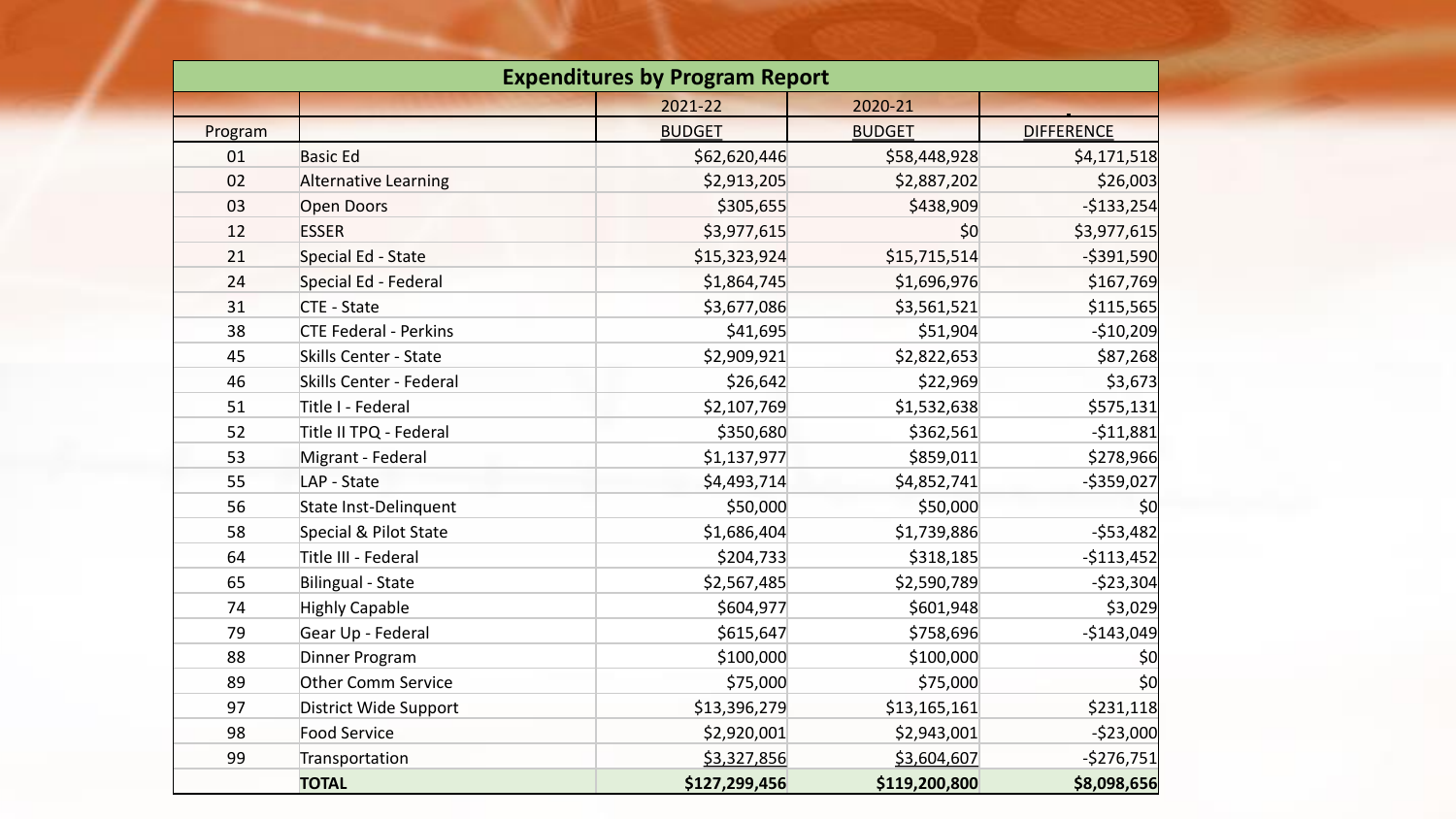# MSOC REQUIREMENT

- Legislative Requirement
- \$7,979,316 budgeted funding
- \$12,267,432 budgeted expenditures
- (\$4,288,116) difference to be disclosed at public hearing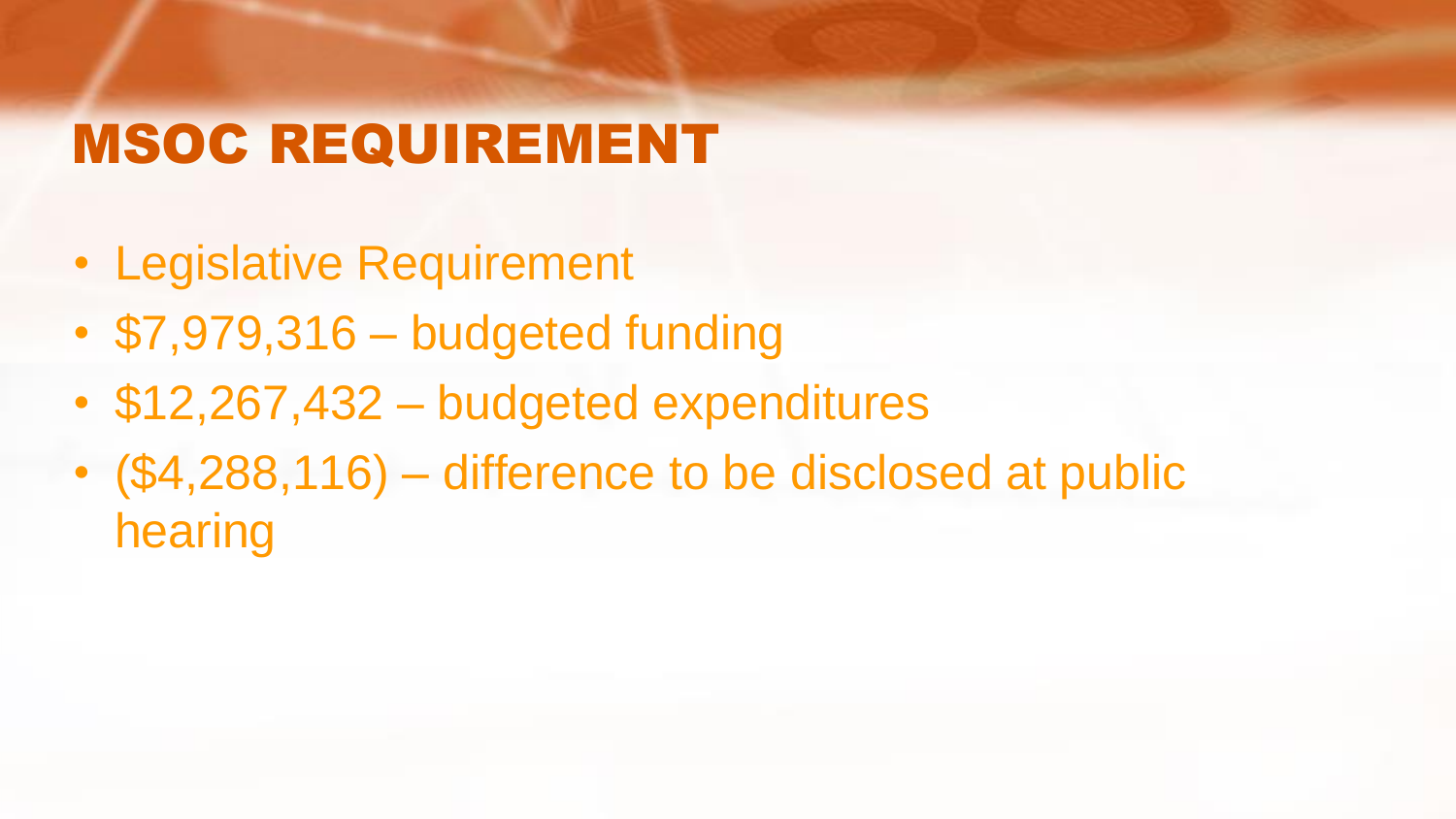## MULTI-YEAR BUDGET COMPARISON ASSUMPTIONS

- 5% increase in assessed valuation
- Levy estimated at \$2.50/\$1,000 AV
- 1.6% (IPD) increase in revenues (except levy and ESSER) and expenditures
- No change in enrollment
- ESSER revenues/expenditures:
	- \$4,500,000 in 2021-22
	- \$5,500,000 in 2022-23
	- \$2,500,000 in 2023-24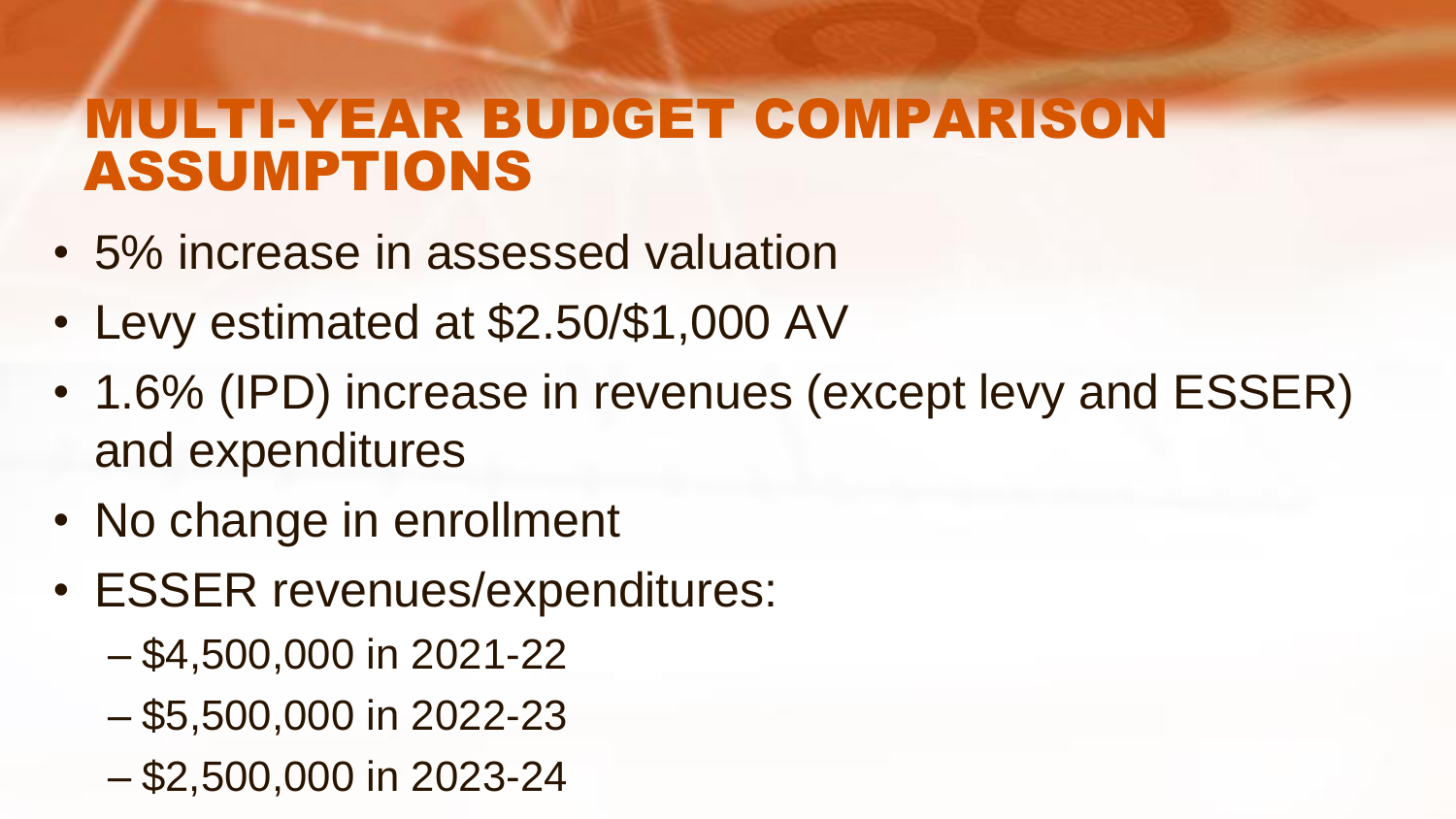#### **MULTI-YEAR BUDGET ESTIMATE**

|                                                                                                   | 2021-22        | 2022-23        | 2023-24       | 2024-25        |
|---------------------------------------------------------------------------------------------------|----------------|----------------|---------------|----------------|
| LOCAL PROPERTY TAX - Enrichment levy                                                              | \$12,475,515   | \$13,322,955   | \$13,989,102  | \$14,688,558   |
| LOCAL NONTAX - donations, student fees, breakfast/lunch, payroll from other funds                 | \$5,628,749    | \$5,718,809    | \$5,810,310   | \$5,903,275    |
| STATE GENERAL - student enrollment, Special ed, local effort assistance                           | \$68,257,724   | \$69,349,848   | \$70,459,445  | \$71,586,796   |
| STATE SPECIAL - Sped, Learning Asst Prgm, Bilingual, Transportation, Nat'l Board Bonus            | \$21,915,290   | \$22,265,935   | \$22,622,190  | \$22,984,145   |
| <b>FEDERAL GENERAL - Federal forest</b>                                                           | \$62,000       | \$62,992       | \$64,000      | \$65,024       |
| FEDERAL SPECIAL - Sped, Carl Perkins, Title 1, Migrant, Title II-IV, breakfast/lunch/snack, ESSER | \$14,378,159   | \$15,608,210   | \$12,857,941  | \$10,563,668   |
| OTHER DISTRICTS - non-high payment from Conway SD                                                 | \$150,000      | \$152,400      | \$154,838     | \$157,316      |
| OTHER ENTITIES - AVID grant, College Ready Math grant, WA Kids grant                              |                | \$0            | \$0           | \$0            |
| <b>TOTAL REVENUE</b>                                                                              | \$122,867,437  | \$126,481,148  | \$125,957,826 | \$125,948,781  |
| REGULAR INSTRUCT - Basic Ed teachers/Specialists/Paras/Principals/Curriculum, ALE                 | \$65,839,306   | \$66,892,735   | \$67,963,019  | \$69,050,427   |
| FEDERAL SPECIAL PURPOSE - ESSER I, II, III                                                        | \$3,977,615    | \$4,776,200    | \$2,171,000   | \$0            |
| SPECIAL EDUCATION - all special ed services including federal grants                              | \$17,188,669   | \$17,463,688   | \$17,743,107  | \$18,026,996   |
| CAREER & TECH ED - all CTE services including Carl Perkins grant                                  | \$3,718,781    | \$3,778,281    | \$3,838,734   | \$3,900,154    |
| SKILLS CENTER - Northwest Career and Technical Academy including Carl Perkins grant               | \$2,936,563    | \$2,983,548    | \$3,031,285   | \$3,079,785    |
| COMPENSATORY ED - Title I-IV, Migrant, Learning Asst Prgm, Bilingual, Nat'l Board Bonus           | \$12,598,762   | \$12,800,342   | \$13,005,148  | \$13,213,230   |
| OTHER INSTRUCT - Highly capable, Gear Up, AVID, College Ready Math, WA Kids, Javits grant         | \$1,220,624    | \$1,240,154    | \$1,259,996   | \$1,280,156    |
| COMMUNITY SERVICE - Dinner Food Prgm, Summer Food Prgm                                            | \$175,000      | \$177,800      | \$180,645     | \$183,535      |
| SUPPORT - Dist office, Maint/Cust, Tech, Utilities, Insurance, Food Serv, Transportation          | \$19,644,136   | \$19,958,442   | \$20,277,777  | \$20,602,222   |
| <b>TOTAL EXPENDITURES</b>                                                                         | \$127,299,456  | \$130,071,190  | \$129,470,710 | \$129,336,506  |
|                                                                                                   | (54, 432, 019) | ( \$3,590,043) | (53,512,884)  | ( \$3,387,724) |
| <b>BEGINNING FUND BALANCE</b>                                                                     |                |                |               |                |
| -BOARD FUND BALANCE POLICY - 891                                                                  | \$10,800,000   | \$6,367,981    | \$2,777,938   | (5734, 946)    |
|                                                                                                   |                |                |               |                |
| <b>ENDING FUND BALANCE</b>                                                                        |                |                |               |                |
| -BOARD FUND BALANCE POLICY - 891                                                                  | \$6,367,981    | \$2,777,938    | (5734, 946)   | (54, 122, 670) |
| <b>ENDING FUND BALANCE</b>                                                                        | \$6,367,981    | \$2,777,938    | ( \$734, 946) | (54, 122, 670) |
|                                                                                                   |                |                |               |                |
| <b>ENDING FUND BALANCE %</b>                                                                      | 5%             | 2%             | $-1%$         | $-3%$          |